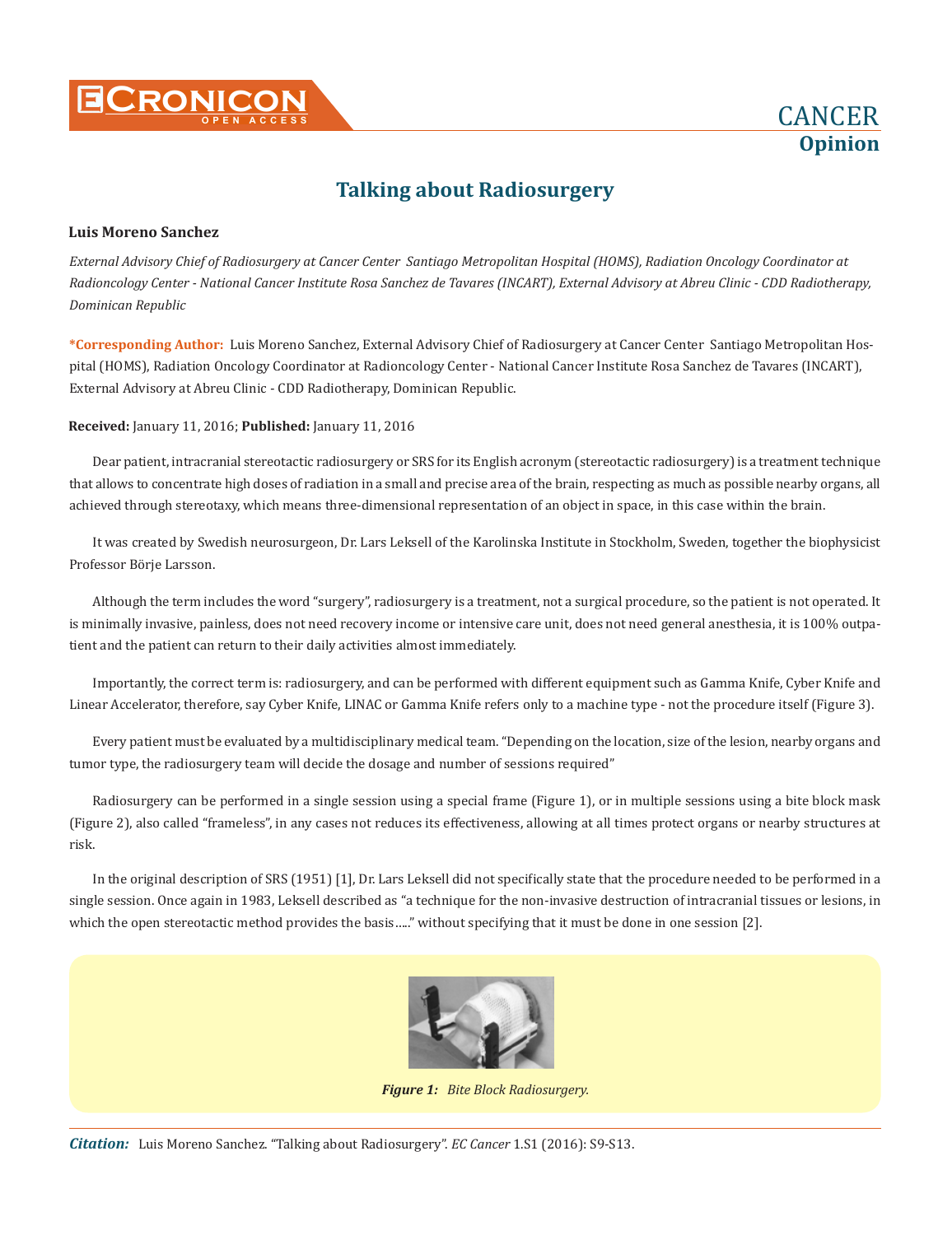

*Figure 2: Stereotactic Frame Radiosurgery.*

According to statistics from the Central Brain Tumor Registry of the United States (CBTRUS) published in 2015 [3], for the period 2008-2012 a total of 356.858 cases, 67.2% (239.835) were represented by benign brain tumors and this percentage 35.9% and 15.5% were meningiomas and pituitary tumors respectively.

The word benign is of Latin origin "benegnus" and consists of the words "bene" meaning "good" and "genus" indicating "born", i.e., well conceived or created. But in medicine, the term indicates a benign disease, tumor, or growth that is not serious, that is, it is not cancerous. Therefore, it is characterized by not spread to other parts of the body or destroy nearby tissue, but, and generally



there is always one, considering the above, you should know that despite the absence of spread, the tumor may grow and cause serious problems to your health.

We know that the procedure is usually expensive and in some countries coverage of it, is only approved for malignant lesions, without considering that some benign tumors can cause side effects that significantly compromise the quality of life of the patient and sometimes life itself.

A classic example represent pituitary tumors or adenomas (Figure 4), which despite being benign, could cause endocrine disorders, i.e., hormonal, depended on their secretory character and whether they are functioning or not; additionally according to their size are often classified as microadenomas if they are less than 1 cm and macroadenomas when they exceed this measure. Non functioning macroadenomas are the most common, accounting for 25-30% of all pituitary tumors. Additionally depending on the tumor compression exerted on the optic chiasm, the patient gradually cease to see, which may or may not be reversible, thereby affecting the quality of life of patients, and we are still talking about a benign tumor. The diagnostic approach includes complete eye examination and hormonal evaluation.

Initial treatment of these tumors or "gold standard" is surgery, there is no doubt, and preferably transsphenoidal whenever feasible; the neurosurgeon will remove as much tumor as surgically possible, so observe the presence of residual tumor in imaging studies after surgery is not indicative of a failed process, we must remember the maxim in medicine: First Do No Harm, which translated means that have left residual tumor is probably due to the need to prevent damage or surgical complications of a wider resection performed.

*Citation:* Luis Moreno Sanchez. "Talking about Radiosurgery". *EC Cancer* 1.S1 (2016): S9-S13.

S10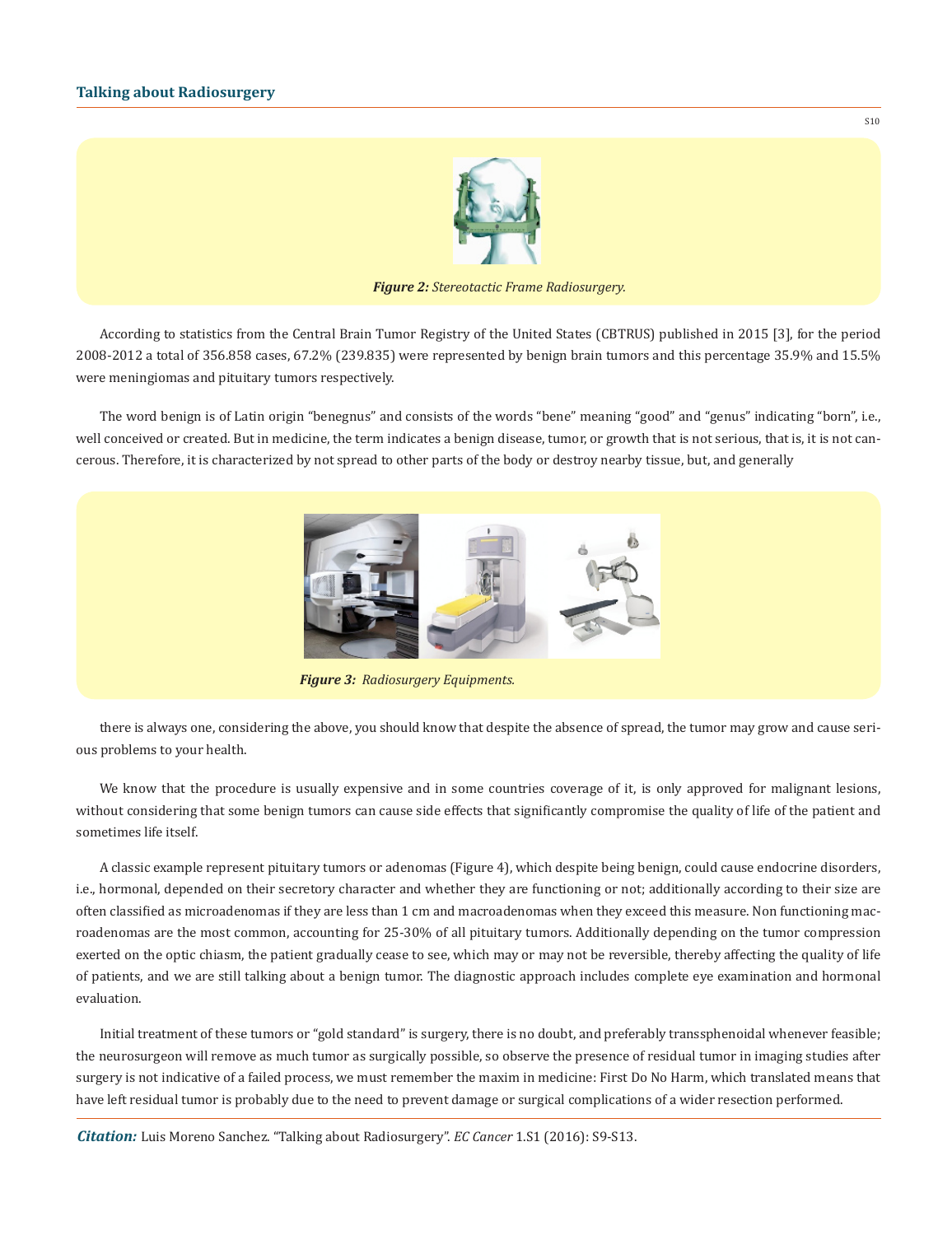Importantly, regardless of their functional condition or not, irradiation is used to treat and prevent recurrences and tumor persistence after surgery.

Returning to the central theme, related to the term benign it is worth mentioning that despite this condition, these tumors tend to grow and because of its location can compromise the visual pathways, causing progressive decreased vision through one or both eyes, and compressing the optic chiasm.

Other symptoms, although they are benign tumors, can occur in cases of meningiomas, vestibular schwannomas, etc, because that could arise for example in the skull base with a significant impact on quality of life, and despite surgical advances, microsurgery, etc, the total removal of the lesion is surgically often impossible, is at this point where adjuvants procedures after radical treatments, must be considered.

#### **Is radiosurgery an option in benign tumors?**

The answer is yes, and with very good results, either in their mode of a single session or multisession (fractions 2-5) [4], all depend on the size of the lesion, organs at risk, tumor characteristics, previous irradiation, etc.

While we treat patients and not just disease and that each case should be considered individually, we know that a patient can be surgically intervened many times as deemed necessary, but even more when it is considered possible and beneficial; there are tumors that despite being classified as benign, have a fast or aggressive growth, similar to that observed in malignant tumors, in other cases its difficult approach because of its location represents a challenge for the neurosurgeon, who is seeking his patient leave surgery in better condition than he entered.



*Figure 4: Pituitary Macroadenoma.*

The diseases most commonly treated with radiosurgery in addition to those already mentioned are: brain metastases, arteriovenous malformations, trigeminal neuralgia, schawanommas, oligodendrogliomas, etc.

#### **Who should participate in the procedure?**

Despite being a multidisciplinary procedure, in some centers involved only neurosurgeons or radiation oncologists, when the team should be composed of the aforementioned specialists [5], in addition to medical physicists, dosimetrists, neuroradiologists, radiotherapy technicians, nurses, etc.

Like the rest of the procedures or treatments, this is multidisciplinary and we should not take the protagonisms or individuals.

Actually there are "conservatives" who prefer the original term of radiosurgery offered by neurosurgeorn Lars Leksell, more than 60 years ago, while other subscribe to the concept of a procedure that has evolved with the advances of the technology1, and knowledge of radiobiology.

"On 03/20/2006, AANS, CNS and ASTRO refined the definition of stereotactic radiosurgery in a discipline that utilizes externally generated ionizing radiation in certain cases to inactivate or eradicate defined targets in the head and spine without the need to make

*Citation:* Luis Moreno Sanchez. "Talking about Radiosurgery". *EC Cancer* 1.S1 (2016): S9-S13.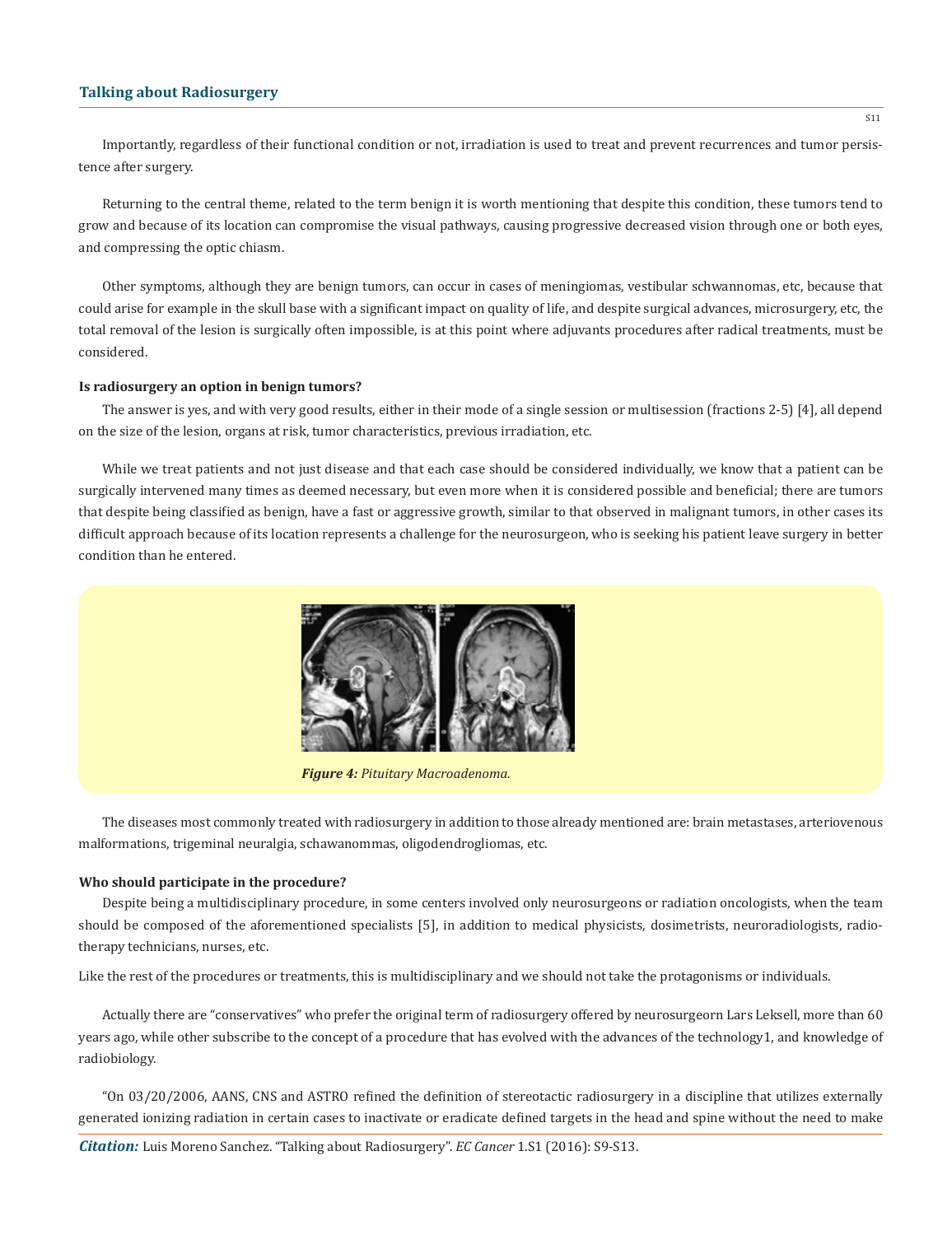and incision. The target is defined by high resolution stereotactic imaging. To assure quality of patient care the procedure involves a multidisciplinary team consisting of a neurosurgeon, radiation oncologist and medical physicist. Typically is performed in a single session, using a rigid attached stereotactic guiding device, other immobilization technology and/or a stereotactic image-guidance system, but can be performed in a limited number of sessions, up to a maximum of five" [1].

Radiosurgery should not be done without the full presence of the multidisciplinary team. In some countries some radiosurgery units considered less necessary the presence of the radiation oncologist and the selection of the dose to be administered can be found in tables, programs and textbooks, however, this does not preclude the presence of the radiation oncologist, likewise the presence of the neurosurgeon is essential, and cannot be supplemented by the fact that the radiation oncologist know placing a stereotactic frame. Currently both the neurosurgeon and radiation oncologist should know delineate and define treatment targets, despite the presence of a neuroradiologist would be ideal. All participants should know how to perform all or part the work of other members, which does not rule out the presence of anyone.



*Figure 5: IAEA Human Health Reports Nº 1.*

The medical physicist performs or supervises the measurements and calculations necessary to determine absorbed dose or dose distributions in patients. These can be manual or computerized calculations and/or direct measurement of radiation. Medical Physics provides the radiation oncologistthe assessment and proposals for optimization of treatment planning [6] (Figure 5).

#### **And what about the doses?**

It is important to consider the dose administered, knowing that 1 session of 20 Gy represents a certain biologically effective dose (BED) [7,11], for example, using an  $\alpha\beta$ 3, generally assigned to healthy tissues, that session of 20 Gy represent the equivalent of 153.3 Gy, however, if αβ used is 10, usually assigned to malignant tumors, the BED would drop to 60 Gy, all depend on the αβ used according on the type of tumor, organs at risk, etc.For example: 1 session of 20 Gy considering only the physical dose could be considered as 5 sessions of 4 Gy, however, the expected result will not be the same, because to achieve an equivalent of 20 Gy BED these 5 sessions should be 8.2 Gy with  $\alpha$ β 3 or 7 Gy with  $\alpha$ β10.

Something similar happens to the organs at risk (OAR) [8], the dose limiting for the visual pathways in 1 single session is 8 Gy [9], but again depending on the distance between the tumor and OAR could perfectly perform the procedure on 3-5 sessions, rising dose tolerance to 15.3 Gy and 23 Gy respectively [8], aware that we are faced extrapolation of linear quadratic model [9].

It is also important to know that the 5 "R" of radiobiology [4,8] not behave in the same way during radiotherapy and radiosurgery. Reoxigenation: Tumors treated in one single session or extremely high dose fraction → intratumoral hypoxic microenvironment → vascular damage by cell death. Repair: Tumors treated with SRS or SBRT may have significant repair sublethal damage due to prolonged exposure during radiation, with 10% loss of biological effect with sessions of 30 minutes or more. Redistribution: High doses of radiation > 15-20 Gy in one session causes arrest of cells in the cell cycle phase where they were, going interphase death. Repopulation: Radiosurgery and

*Citation:* Luis Moreno Sanchez. "Talking about Radiosurgery". *EC Cancer* 1.S1 (2016): S9-S13.